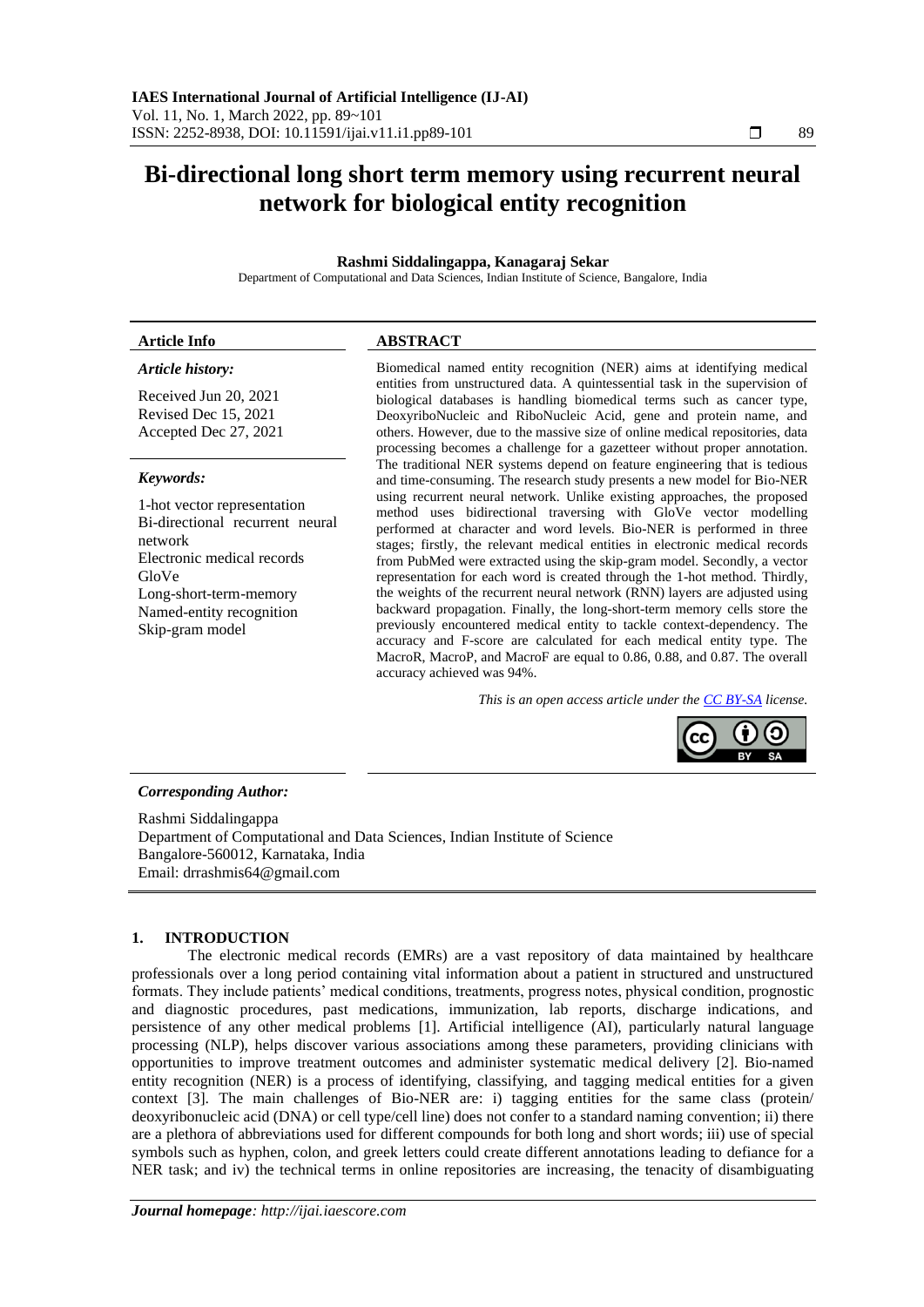medical terms becomes cumbersome for a gazetteer. The authors in [4] describe different methods to build an efficient Bio-NER system. The work concentrated on marking tags for bio-entities (DNA and protein terms) using conditional random fields (CRFs) and recurrent neural network (RNN). However, the baseline accuracy obtained on BioNLP 2004 corpus was 70.09% since the RNN does not retain the previous information. The traditional approaches to handle Bio-NER are: i) dictionary/corpus-based: here, a corpus contains entities and their associated tags. The target word is searched, and the corresponding label is retrieved from the corpus. Though this approach is simple, the efficiency is dependent on the type and size of the corpus. If a target word is not present, the system will not tag the entity. For instance, if the dictionary contains a protein name as "NF-Kaapa B" and the input context has "NF KappaB," then the system will not recognize this variation. Further, the approach also suffers from false recognition and low recall values, especially for small words and spelling variations [5]; ii) rule-based: hand-generated rules are created by a gazetteer. Though the accuracy is increased, manually creating rules is cumbersome and depends on expert knowledge and domain [6]; and iii) machine learning-based: the statistical models in machine learning (ML) recognize entities through the feature representation. The primary steps are training and testing; training, where annotations are marked based on an annotated document and later store the model; next, the annotations for the raw document are scored based on the model saved. This approach is the best compared to other methods. Here, the model can recognize new tags even when they are not present in the corpus [7]. Recent deep learning methods with traditional ML models are amalgamated to achieve good results [8]. Deep learning mimics human brain functions to help process data by creating functional patterns to support decision-making. More interestingly, deep learning techniques outperform other ML-based approaches such as support vector machines (SVM) [9], hidden markov model (HMM) [10], maximum entropy likelihood model conditional random fields [11].

Deep learning has recently led its way in Bio-NER, too, and researchers have achieved excellent results [12], [13]. Bio-NER to identify genes and proteins using RNN is proposed by Li *et al.* [14]. The information from the last node is considered to make new entity predictions. An extra class-based input layer was created using a brown clustering algorithm. The features are extracted using word-embedding, and the work is demonstrated on BioCreative II genetic mutation (GM) and obtained an accuracy of 81.06% on fscore. Though the extended-RNN framework attained a better accuracy, perhaps an additional feature layer could incur extra processing time. Ali *et al.* [15] have used sequence labelling and memory component of RNN to mark Arabic text labels. A pre-trained embedding using the LSTM network is used for training the corpus. The model is evaluated on Arabic-NER Corp achieving an f-score of 88.01%. Cho and Lee [16] focused on marking bio-medical entities using bi-direction long short term memory (BiLSTM). The critical associations between the adjacent labels were drawn using condition random fields (CRFs). The computational time of the contextual LSTM (CLSTM) network was computed, and it was compared with other models (bidirectional encoder representations from transformers (BERT) and bidirectional recurrent neural network (BiRNN)). It was found that CLSTM had a faster training time as compared to different character-level embeddings. However, it took 20% longer training time than the BiRNN models. The results are evaluated on three corpora; the National Center for BioTechnology, Gene Mutation, and Chemical Disease-Related Corpus, and the accuracy of 85% was recorded. Lyu *et al.* [17] proposed bioNER using CRFs on word-character representation. The CRF layer encodes the context information of a given sentence in two directions, forward and backward. The model was tested against two corpora, bio creative II GM and joint workshop on NLP (2004), and achieved an accuracy of 86.55% and 73.79%, respectively. The approach performed better than other models; however, contextual and external knowledge information was not considered. Bio-NER for Chinese texts was designed by Li *et al.* [18]. The orthographic and lexiconsemantic features were derived from the given context using the word (W) and character (C) embedding. The part-of-speech (POS) tags (P) of previous information are used to improve the overall performance and obtained an accuracy of 90%. However, the domain-specific features related to diagnosis or medications were not included in this WCP-RNN based research study. Chowdhury *et al.* have proposed a multitask Bi-RNN model for Chinese EMRs [19]. The work was divided into the shared and task-specific layers. Each word was represented using word and character embedding. The context information was extracted using Bi-RNN. In the next layer, POS tagging was marked to separate the POS tags from the given context, and in the next step, NER was performed for identifying the entities. This approach requires high training time as it contains two extra task-specific layers for POS tagging. NER implementation for national center for biotechnology information (NCBI)-disease and JNLPBA corpus (Joint Workshop on Natural Language Processing in Biomedicine and its Applications) have been discussed by authors in [20] using LSTM and convolutional neural network (CNN) models. The proposed model lacked the knowledge transferring approach. The accuracy was equal to 74.4% and 86.0%, respectively, for these binary datasets. Further, the authors in [21] have explained different efficient methods ruling in the industry for Bio-NER and relation detection (RD) to learn the interaction between protein, drug, diseases, and genes. In the present research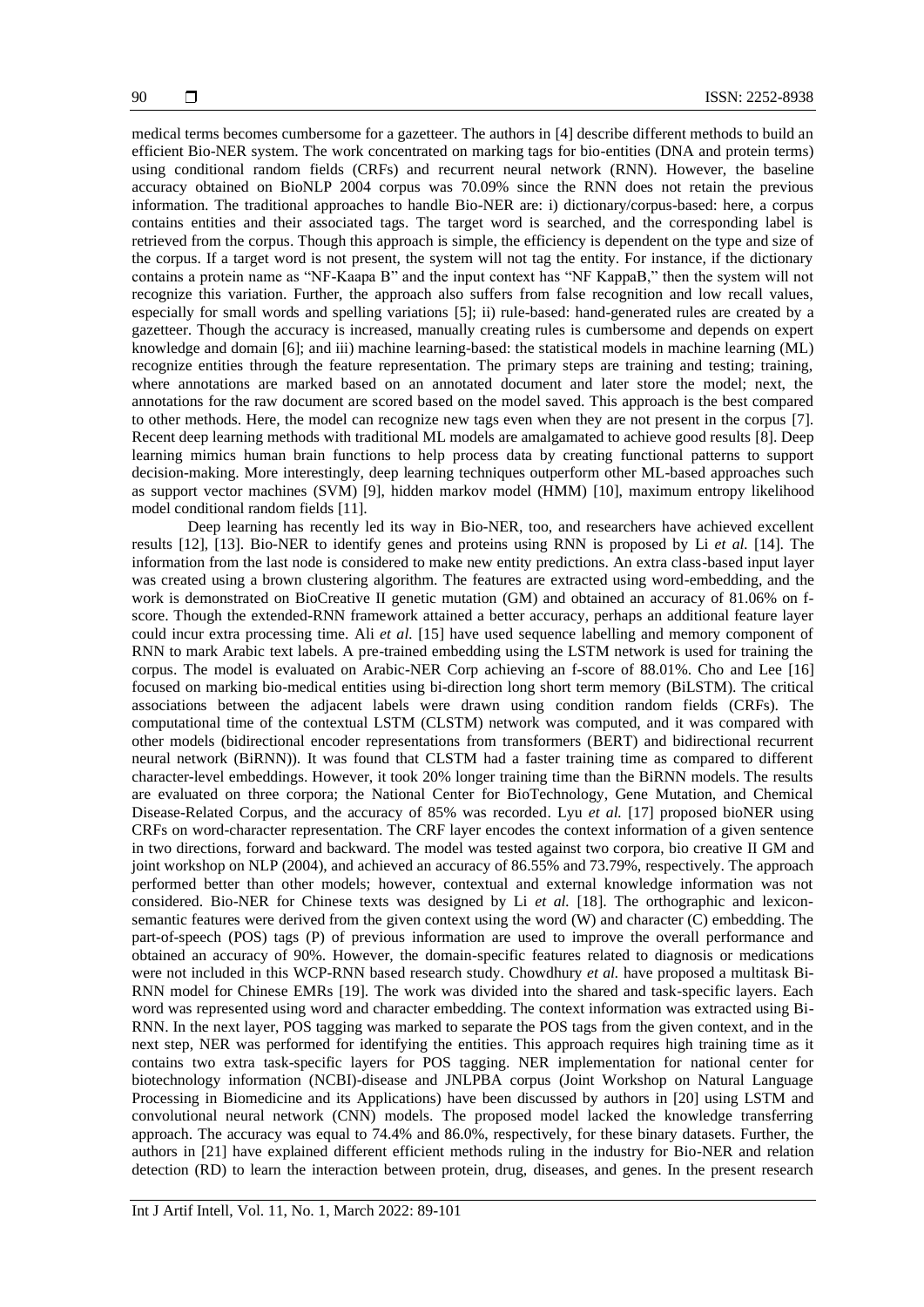paper, the authors have tried to overcome the shortcomings of the existing literature in the following ways: i) by far, the global vector representation (GloVe) representation model is not used to address BioNER. The features are extracted at both character and word levels using GloVe embeddings. Thus, the accuracy was increased, unlike other state-of-art systems; ii) no additional layer was required for training features in the hidden layer; iii) the POS labels for all the entities are not marked, except for bio-medical phrases; thereby, the execution time gradually decreased; and iv) the LSTM layers treat each entity class as a different model; thus, the disease name is not confused with the drug or gene name. Consequently, each layer becomes a master in the training time and a candidate during testing time.

The objectives of the present work are: i) recognize the medical entities and the association between other vital terms like genes/proteins causing cancer or mutations indicating the up or down-regulation in cancer; ii) disease identification; iii) adopting deep learning strategies for perceiving the relevant features to understand the critical role played by cancer entities; iv) to automatically extract meaningful bio-entities found in unstructured data with biological relevance; v) to learn and annotate various biological terms from the biomedical repositories such as PubMed; and vi) study the efficiency of the model through evaluation metrics. The paper is structured as indicated here: section 2 talks about research methods such as different stages of the Bi-RNN and LSTM frameworks. Then, the experimental and implementation results are described in section 3. Finally, the study concludes with section 4.

#### **2. RESEARCH METHODOLOGY**

The present "problem-solution" research paper explains the problems faced by the existing bio-ner systems and finds suitable solutions using the advanced deep neural network model. In the pursuit of this, the following details are discussed in this section: i) methods adopted: RNN for learning features, GloVe embeddings at character and word level to extract essential features, and LSTM to retain the critical features and forget those features that are no more essential for learning tasks; ii) the bi-directional RNN and LSTM algorithms and pseudo codes; and iii) evaluation metrics: F-score components

#### **2.1. Recurrent neural network and components**

The RNN model uses sequential information to process text. In a traditional neural network, an input at each layer is self-reliant and does not depend on other layers' inputs. However, this is unlikely in a large number of prediction tasks. For instance, knowledge about the previous word is essential in predicting the next word of the sequence. Thus, in RNNs, the previous output is treated as inputs for the present state [22]. Besides, RNN also has a memory element to capture the computations performed during the pre-trained embedding task. A typical RNN model is shown in Figure 1. The layers of an RNN model is dependent on the number of input words in a given sentence 'S' such that each word is represented by 'W'The terms used are described below.



Figure 1. Basic Structure of an RNN model with two variations; folded and unfolded model

- − x<t>: the 1-hot vector representation of a given word at time 't'
- h<t>: the hidden state at 't' that contains the output of the previous state at time 't-1' and the input of the current state at the time 't'. It is usually calculated as  $h \lt t$  =tanh(cx  $\lt t$  + ph $\lt t$ -1>), where 'c' indicates the current input at  $x \le t$  time and 'p' indicates the previous output at hidden state  $h \le t-1$ . Tanh is a non-linear function for activating input and hidden states.
- − o<t>: output obtained at each layer in the time step <t>. If the bio-entity tagging is expected, then output at <t> step would be series of vector probabilities in the chosen corpus 'C' at the training stage. Softmax, expressed as  $o \lt t$  =softmax $[Ch \lt t]$ , is the activation function used for normalizing output value. Consider the following example for bio-ner task: "chronic myeloid leukemia (CML) is characterized by the presence of a breakpoint cluster-abelson kinase (BCR-ABL) fusion gene. Being an inhibitor of BCR-ABL, Imatinib rapidly and dramatically modified CML treatment. Nilotinib and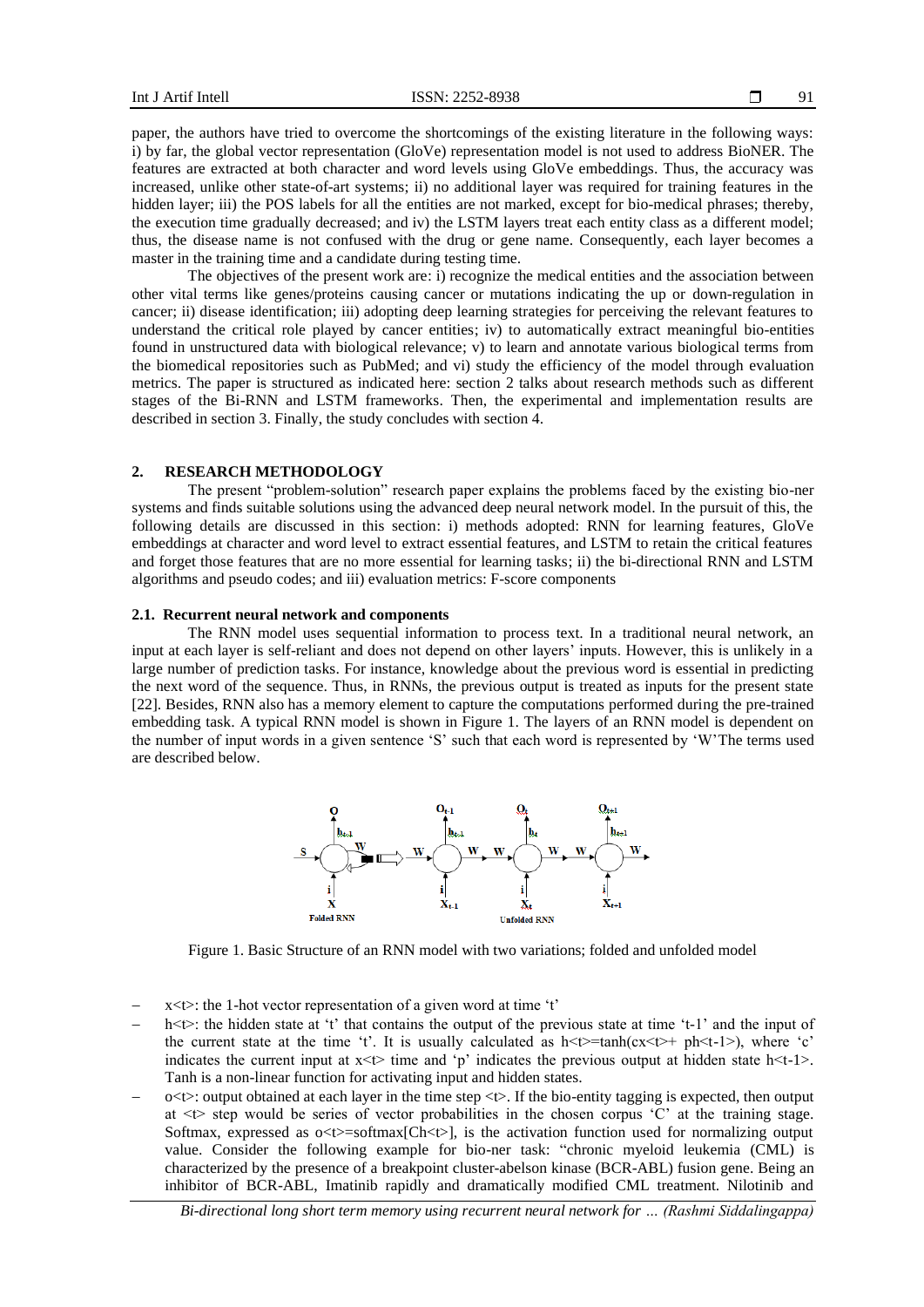Dasatinib also have superior efficacy to Imatinib to diagnose CML. Gastrointestinal stromal tumors (GISTs) are defined by C-KIT expression (CD117) in tumor cells. Imatinib was found effective in patients carrying KIT mutations. Thus, the tyrosine kinase (TK) inhibitor, Imatinib has revolutionized the therapy of malignancies that are addicted to one of its target kinases, C-ABL, C-KIT and plateletderived growth factor receptor (PDGFR)" [23]. \* *ABL: Aberlson murine leukemia, C-KIT: cluster of differentiation 117- tyrosine-protein kinase*

In the above example, the dependency between each term is evident. Initially, CML is tagged as a cancer type. The same word CML appears after a long gap, enforcing a long-term dependency. RNN model operates smoothly only for trigram context dependency. RNN loops the input repeatedly, modifying the input weights/gradients. These gradients refer to the values used to update the network weights at each input layer. A substantial change in these input values leads to error gradients, which results in a poor network. An unstable network constitutes two main challenges; firstly, the gradient values can grow exponentially, at times greater than 1, because they multiply at each layer with the hidden values, leading to overflow or Nan values. Secondly, if the values are smaller than 1, they may quickly vanish due to recurrently operating on a smaller value. A low gradient value does not help much in the learning process. Thus, the LSTM technique is used to handle this problem. LSTM retains only the relevant information and forgets irrelevant data. For instance, LSTM considers words such as "being, was, an, have, are, dramatically, rapidly, and so on" as irrelevant. In addition to this, the forward pass of a conventional RNN model considers the data processing in the single, sequential direction and fails to look ahead for the context-dependency. On the other hand, Bi-RNN "looks ahead" for any dependencies between the key terms. For example, i) Teddy Douglas was the president during the drought and ii) she was excited to know that Teddy bear dolls were on sale at the sixth main avenue. In these examples, the word 'Teddy' indicates the person's name and a toy. In a unidirectional approach, the system would tag 'Teddy' as a toy. However, in a BiRNN system, the model looks forward and learns the context information and accordingly marks the tag for 'Teddy' as the person's name in example 1 and a toy in example 2. A loss function is used in the backward pass to quantify the wrongness of the model. A loss is measured as a square difference between the answer obtained and the expected correct output. Suppose a BiRNN model calculated output value as 0.6, and the result expected is 1; the loss is calculated as  $[0.6-1]^2$ =0.16. This value suggests that the weights have to be tweaked to minimize the value of the loss function. Thus, a backward pass is also referred to as gradient descent with the objective to descent (minimize) the gradients (weights) [24]. These steps are performed for an ideal number of times called the epoch, from which the network gets better every time.

### **2.2. Extracting features at word and character level using GloVe model**

Tokenization is performed in step-1. Each token then serves as input for word embedding, Figure 2. The figure indicates the following terms:  $\langle F_i \rangle$ : forward-pass features,  $\langle B_i \rangle$ : backward-pass features and  $\langle W \rangle$ : word-entity concatenation, d X T: input gradient at time-step. Here, a word is represented in a vector form, i.e., a unique number, based on the corpus. For instance, the word imatinib appears in 5536<sup>th</sup> place in the corpus. Therefore, the 1-hot representation is Imatinib= $O_{5536}$ . Word-vectors cluster similar words and dissimilar words are repelled. Consider the subset of the example; imatinib treats CML. Nilotinib also treats leukemia. Oxaliplatin is used against Colorectal Cancer. The word and the dimensional vector are indicated in Table 1. By looking at the high numbers in the Table 1, we can say that 'treat' is closely associated with Imatinib, nilotinib, and leukemia, indicating that these terms are closely used for treating some 'X' (X is unknown, it could be a disease). Values of CML, cancer, colorectal, and leukemia are higher in the second row, extrapolating the disease names. The dimensional vector represents how closely the terms (row x column) are associated.

The GloVe model is used as a word-embedding task [25]. Unlike the traditional word2vec method, the GloVe model looks for global co-occurrence between words and later mark vectors. The GloVe model forecasts the input texts to their corresponding vector values. Here, certain dimensionality constraints are defined randomly. The dimensional vectors are; 'treat,' 'cancer,' drug names, and so on. These keywords are placed in a columnar fashion. For each dimensional vector, the value of a keyword is compared using a random function. For instance, Imatinib is used to treat cancer. Therefore, the number 1 indicates a valid substitution. However, CML is a cancer and is not a 'treat' entity. Therefore, a negative value is assigned. The 2d space representation of this analogy is indicated in Figure 3. Thick lines indicate a solid word-pair association, and dotted lines indicate a weak connection. With this, we can conclude that, for CML, imatinib is used, and similarly, for colorectal cancer, oxaliplatinis used.

Internally,  $E_{Imatinib}-E_{CML}-E_{Oxaliplatin}-E$ ?. Therefore, we find the word (w) so that this approximation holds good. We have to find a word to maximize the similarity of 'w', ii)  $E_{\text{Imatinib}}-E_{\text{CML}}=1-(-1)^*=2$ ,  $E_{\text{Oxaliplatin}} E_{colorecal}$ =0.99–(-0.9)\*=1.89~2. \*Values taken from Table 1. Therefore, a GloVe draws a probability (P) and ratio (R), as shown in Table 2.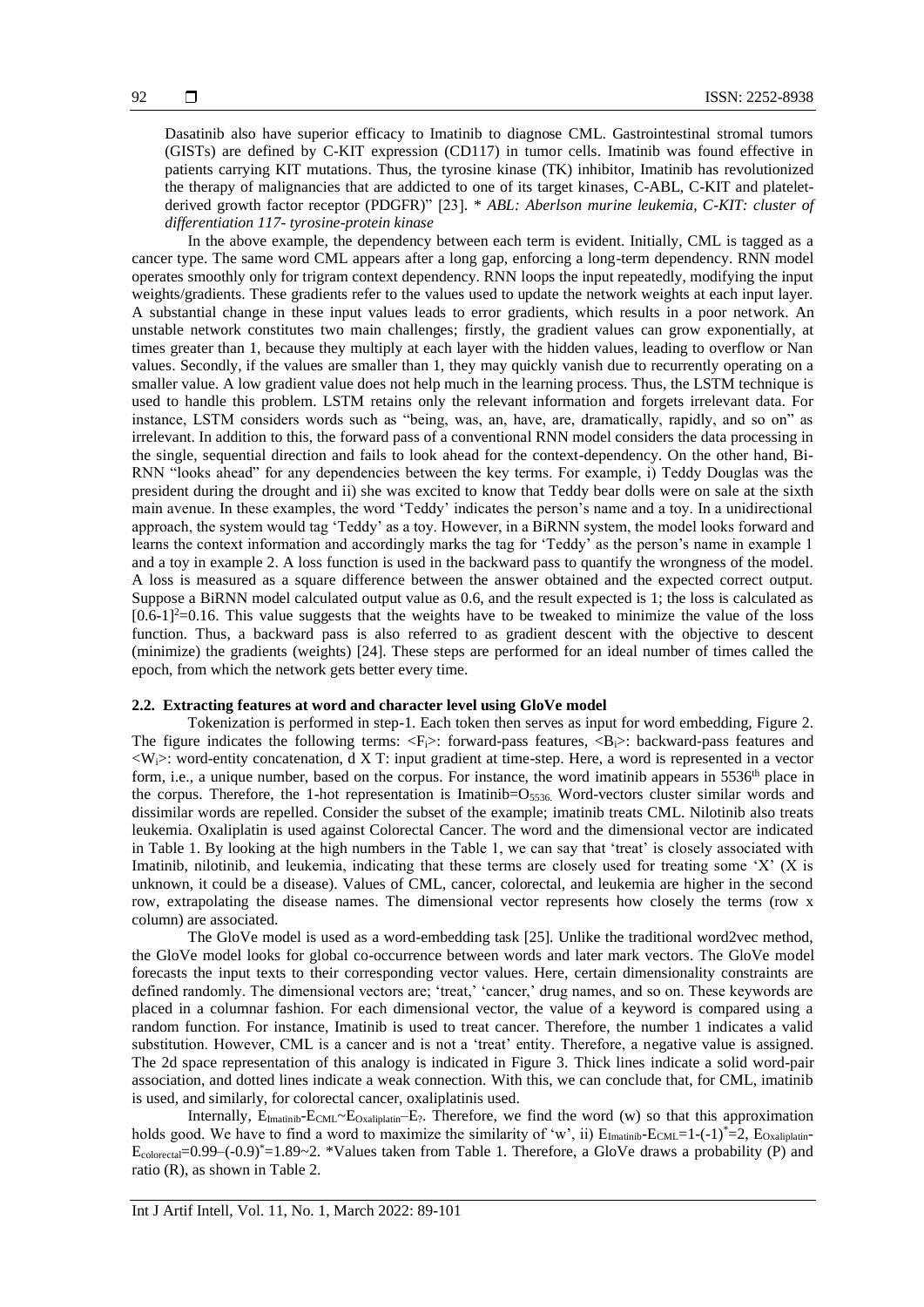

Figure 2. The architectural model for the proposed BiRNN network with LSTM cells for the NER task



Table 1. Dimensional vector representation for a given sample text

Figure 3. The 2D space representation of word vectors for GloVe word embedding

Here Table 2, P\_iz/P\_jz, indicating  $\rightarrow p_iz=X_iz/X_i$ . P\_iz: the probability of witnessing the words 'i' and 'z' jointly, calculated by dividing the total times 'i' and 'z' are seen together (X\_iz) with the actual time 'i' is seen in the corpus  $(X_i)$ . This allows drawing semantic similarities between the word-pairs in terms of probability and ratio of words, co-occurrences have higher values in the second row, extrapolating the disease names Let us consider two words, imatiniband oxaliplatin, and the word 'z' is: i) associated to Imatinib and not associated to oxaliplatin if P\_iz/P\_jz is greater than or equal to 1 and ii) associated to oxaliplatin and not associated to Imatinib if P\_iz/P\_ij is lesser than 1.

The GloVe approach will not recognize the target word if a word is not found in the dictionary. Further, for an out-of-vocabulary (OOV) word, the GloVe model simply assigns a random vector value. The character level embedding represents each word with a vector of numbers at the character level [26]. From a bird's eye view, a sliding window moves the window character by character, making the next character prediction. As the window slides every time, the embedding concentrates on the sequence of multiple characters, capturing the information indicated by these characters. Lastly, all character-level embeddings are joined to form a word. The main drawback of language modelling is that character and word-level embedding assigns the same vector number for every appearance of the word/character in the context. This becomes complicated for heteronyms like 'bank,' and 'orange'. So assigning the same vector will make the model inconsistent and create chaos in the network.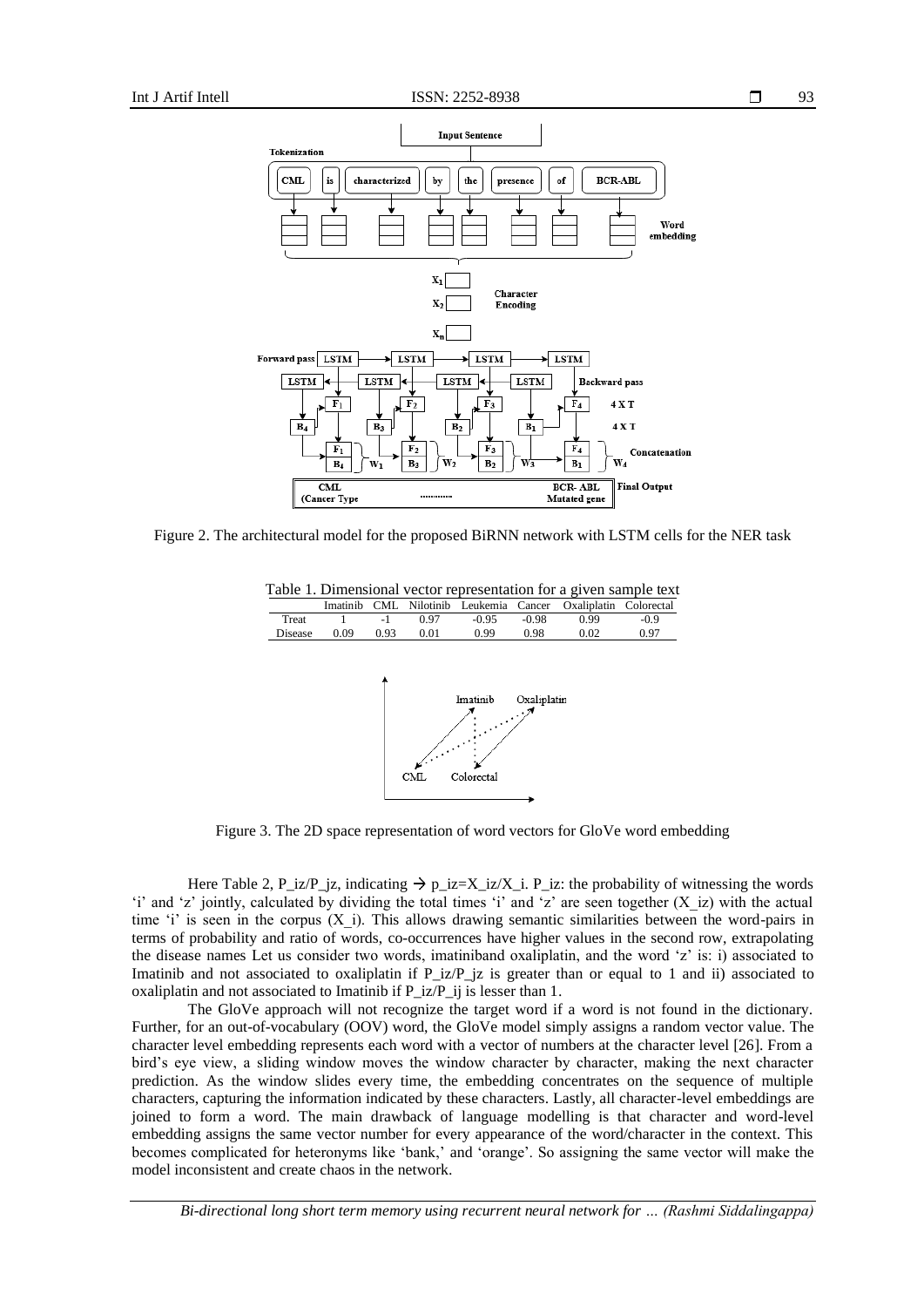| Table 2. Probability ratio between the target and the keyword |  |  |  |  |
|---------------------------------------------------------------|--|--|--|--|
|                                                               |  |  |  |  |

| 1100a0111t; ratio occuredii the target and the Re |           |              |  |
|---------------------------------------------------|-----------|--------------|--|
| P & R                                             | $z = CML$ | z=colorectal |  |
| P(z imitani b)                                    | 3.4       | 0.23         |  |
| P(z oxaliplation)                                 | 0.66      | 1.83         |  |

### **2.3. Long-short-term-memory (LSTM) networks**

LSTM, a variation of RNN model, learns a pattern even when the pattern is scattered across the full sentence [27]. The LSTM comprises four stages: i) eliminate stage, ii) input stage, iii) concatenation stage, and iv) output stage. Here, the vector representation of current and previous inputs is passed through activation functions tanh and sigmoid. The input layer performs a series of operations, making the values explode exponentially. With tanh activation, these values are squished between  $-1$  to  $+1$  [28]. The sigmoid activation function converts the values in the range 0 to 1 [29]. Each stage of LSTM is explained below in detail, Figure 4:

- − Elimination stage: this takes the input from 'k' and 'Ot-1'. For instance, the previous hidden state is 'CML' with the tag 'cancer,' and the present input is BCR-ABL with no label. The vector for BCR-ABL and the associated weight of previously seen 'CML' is passed into a sigmoid function. The output is then multiplied by the previous output  $O_{t-1}$ . If the value is closer to zero, then the state information is forgotten, and if it falls closer to 1, the state information is retained. Therefore, the tag 'Cancer' is ignored.
- Input stage: it takes the hidden state information with the weight ' $h_{t-1}$ 'andthe vector representation of the present state 'x<sub>t</sub>'. In our example, the hidden weight of CML and vector representation of BCR-ABL is considered, indeed, multiplied by the tanh activation values of the previous hidden and present input state.



Figure. 4. The workflow of an LSTM network

The three stages of an RNN model are shown in the upper part. The lower part indicates the dissection of a single-stage, unfolding the four evaluation stages such as: i) input, ii) eliminate, iii) concatenation, and iv) output stage. Here,  $O_{t-1}$ : previous output,  $O_t$ : present output, σ: sigmoid activation function, tanh: tanh activation function,  $h_{t-1}$ : Previous hidden state,  $h_t$ : Present hidden state,  $X_t$ : Present input, k: Sigmoid value of  $X_t$ +h<sub>t-1</sub>, \*: point wise multiplication, +: point wise addition

- − Concatenation stage: all the values are combined and form new information in an RNN memory unit. To do so, it concatenates the values of elimination and input stages and obtains a new value called  $O<sub>t</sub>$
- − Output stage: the final stage reveals the tag to be marked for the current state information stored in the memory unit (concatenation stage). The  $\overline{O}_t$  value is passed through the tanh activation function and multiplied with the sigmoid function of the present and previous hidden states. Therefore, BCR-ABL is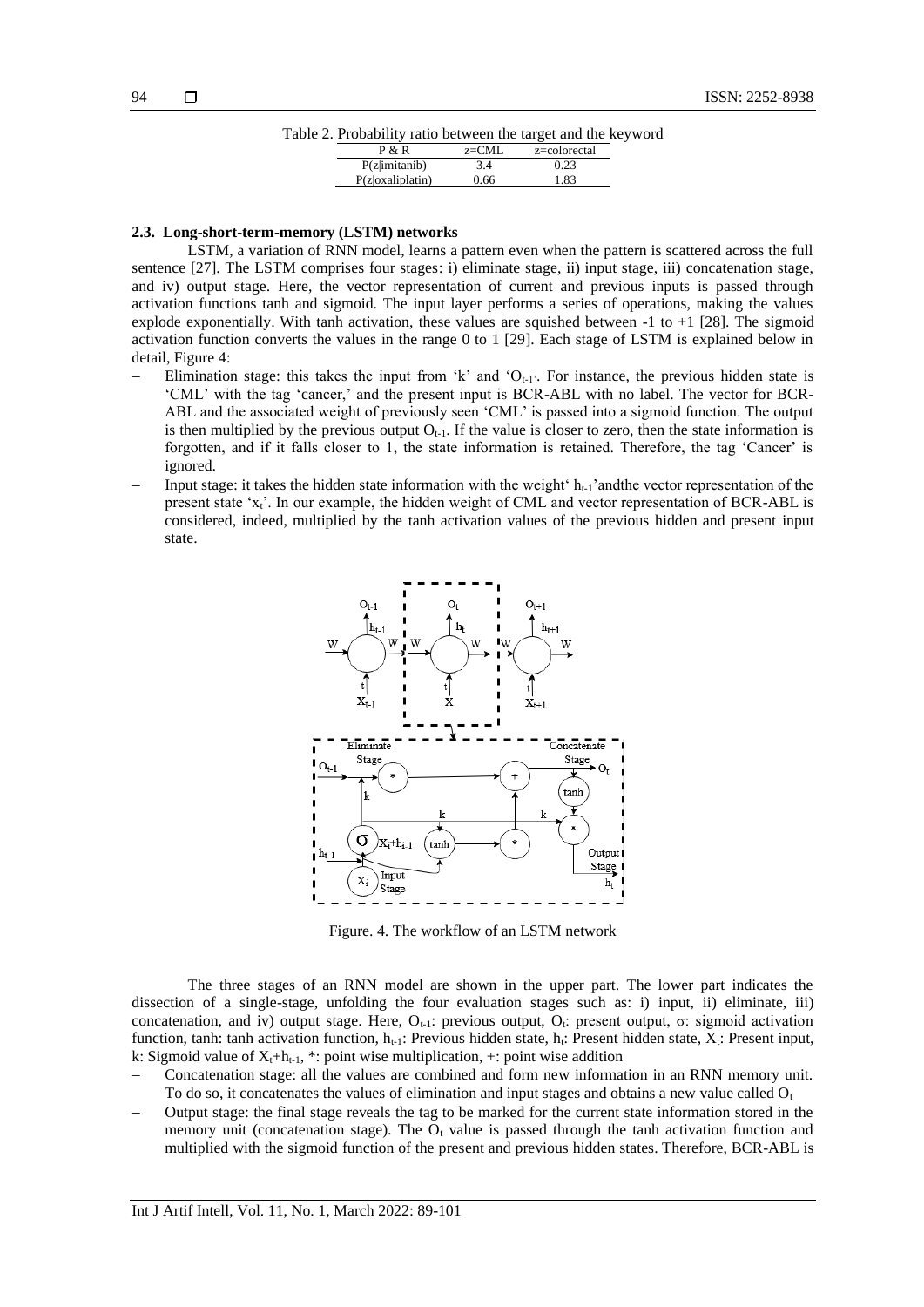marked with the 'mutation' tag. In the backward pass, as the word 'gene' precedes the BCR-ABL, the labels are altered and finally fit the tag 'mutated gene' for BCR-ABL.

#### **2.4. The flowchart and Pseudocode for Bi-directional RNN and LSTM based Bio-NER system**

Figure 5 shows the flowchart of the entire process in a typical ML perspective. At first, the input data is fetched from the dataset, and then a series of ML actions take place to tag the associated tags for the features properly. The algorithmic procedure is indicated below in Algorithm 1. The algorithm illustrates how to extract the feature and tag appropriate labels.

```
Algorithm 1. Algorithm for feature extraction and bio-entity tagging using Bi-RNN-LSTM model
Input: 'in sen' \rightarrow an input sentence for entity tagging
Output: 'out_sen \rightarrow the output with the bio-entities tagged (of the seven entity types)
Procedure:
Remove stopwords and tokenize ['in sen']
For each word Wi in S, where, S=[W1, W2, ... Wn]For each character Ci in W, where, W=[C1, C2, ... Cn]Draw probability ratio P and R (described in Table 2. under section: 2.2)
                   extract important features
                   Train features for LSTM model
7. End For
            i) Calculate [h<t>], [x<t>] and [h<t-1>]
```
The input dataset is divided into training and test set. The essential features are extracted from the training data through GloVe embeddings at both character and word-level ('i' indicates the embedding model, as described in section 2.2). Further, the extracted features are passed as input for the Bi-RNN LSTM model ('ii' indicates algorithm 1). The model is trained, and features are learned. The test data is exposed for the learned model, and the prediction results are estimated using evaluation metrics, as shown in section 3.6.



Figure 5. Flowchart of the neural network perspective for Bio-NER

# **3. RESULTS AND DISCUSSIONS**

#### **3.1. Datasets**

Generally, a dataset is crucial in an implementation task containing 'enough' data for the training process and arrive at empirical hypotheses. Thus, in a data-driven learning mode, the accuracy is dependent on the type of corpus used. Initially, GENIA3.0 (source: www.nactem.ac.uk/genia/genia-corpus) was chosen for the training purpose; however, the tagging was not accurate as this corpus is suited for generic entities marked with the terms related to human blood lines and transcription factors. Therefore, 10,000 abstracts were selected randomly from MEDLINE using a PubMed search engine to have more specific medical terms. The abstracts were drawn with selective terms such as Cancer type, for instance, CML. There were a total of 1,550,970 words counted using a small python script. The sentences were then run through a python model called ScispaCy v0.2.4 (source: allenai.github.io/scispacy/) using a python code. The resulting tagged entities were tested against BioCreAtIvE II (source: https://biocreative.bioinformatics.udel.edu/tasks/biocreative-ii/) and GeneTag [30]. The entities were then compared, and wherever required, slight modifications were made manually to ensure the tagging is correctly completed.

#### **3.2. Tools used for implementation**

The proposed model is executed on the Spyder, v5.1.1 (https://www.spyder-ide.org/). Keras 2.4.0 is used for the neural network package (https://keras.io/), with TensorFlow v2.6.0(https://www.tensorflow.org/) running on top of the Keras application [31]. Python 3.9.0 (https://www.python.org/) is used for the coding. Keras is a neural network module that helps to design, fit, and assess a proposed model. An interesting fact about Keras is that it is more user-friendly as compared to Tensorflow. Keras library only provides low-level

 $\Box$ 

95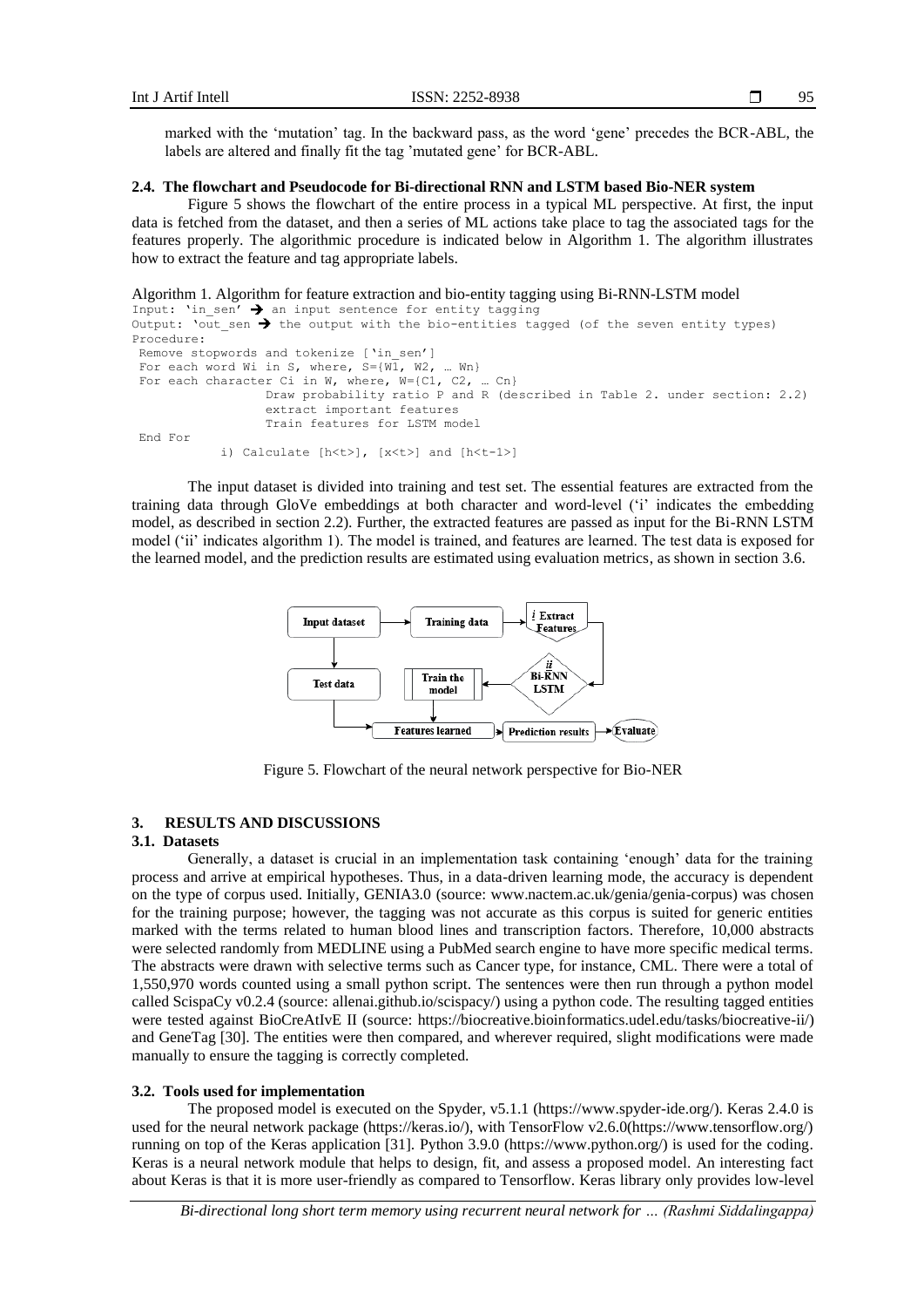APIs; however, it runs on Tensorflow (supports high-level APIs also); therefore, Keras supports both low and high-level APIs.

### **3.3. Data splitting method**

The k-fold cross-validation (CV) approach is used to evaluate the performance of the model. First, the value of k is set to ten  $[32]$ . Next, the entire dataset is split into ten portions (for  $k=10$ ). One part out of ten is reserved for the validation set. The remaining nine portions (k-1) are held for training, and the predictive performance is recorded at each evaluation stage. The process is repeated, changing the validation and test portions, and finally, the average of these measures is considered. The words are categorized into six entity classes: cancer type, genes, mutations, protein type, DNA structure name, and drugs and performed kfold CV. The results are illustrated in Figure 6. Each parameter has ten recall, precision, and f-score values. The average of ten folds is calculated and presented in the Table 3.



Figure 6. A graphical representation of 10-cross k-fold validation for seven parameters.

#### **3.4. Baseline features**

Keras is a popular deep learning framework that works efficiently with python code. The fascinating feature of Keras is that it consists of TensorFlow, CNTK, Theano, MXNet, and PlainML as the backend engines to support the deployment of deep learning mechanisms. The typical deep learning stages are defined in four layers in Keras; i) Dense layer: point-wise multiplication and the bias function is executed, ii) Activation layer: a transfer function to initiate the learning task, iii) Dropout layer: the layer is used to avoid the 'overfit' of the network through regularization techniques. During the training process, some percentage of layers are "dropped out" / left out. Thus, the model treats a layer differently based on the features of the previous layer [33], iv) Lambda layer: covers the inconsistent aspect of the learning and reduces the random fluctuations in the model.

# **3.5. Parameters setting**

The total words in the input are the number of hidden layers in the network. The dropout value was initialized to 0.6 at the input layer and 0.5 at LSTM and softmax layers to address the overfitting problem of the network. Having fewer neurons often results in underfitting because the network will have insufficient data for training [34]. Therefore, 120 hidden neurons are used at each hidden layer. An optimizer must adjust the weights to avoid a high loss function value. Here, the AdaGrad optimizer learns the frequently occurring features, and the learning parameters are updated at every epoch. The learning rate and epsilon are set to 0.01 and 1e-08. The batch size=40, epoch=1000 with loss/error over training set indicated at each epoch execution.

#### **3.6. Evaluation metrics**

Figure 7 shows the final output obtained from the proposed model. It shows: i) the epochs and loss. In the beginning, the loss was equal to 67.3 and later reduced to 10.85 at the end of 1000 epochs; ii) input provided by the user; iii) entity-label tagged by the system. The LSTM model has removed all irrelevant words, and the tagging is performed only on keywords; iv) The cancer name and drug list. The performance of the output is evaluated through the following metrics; micro and macro F-measure alongside recall and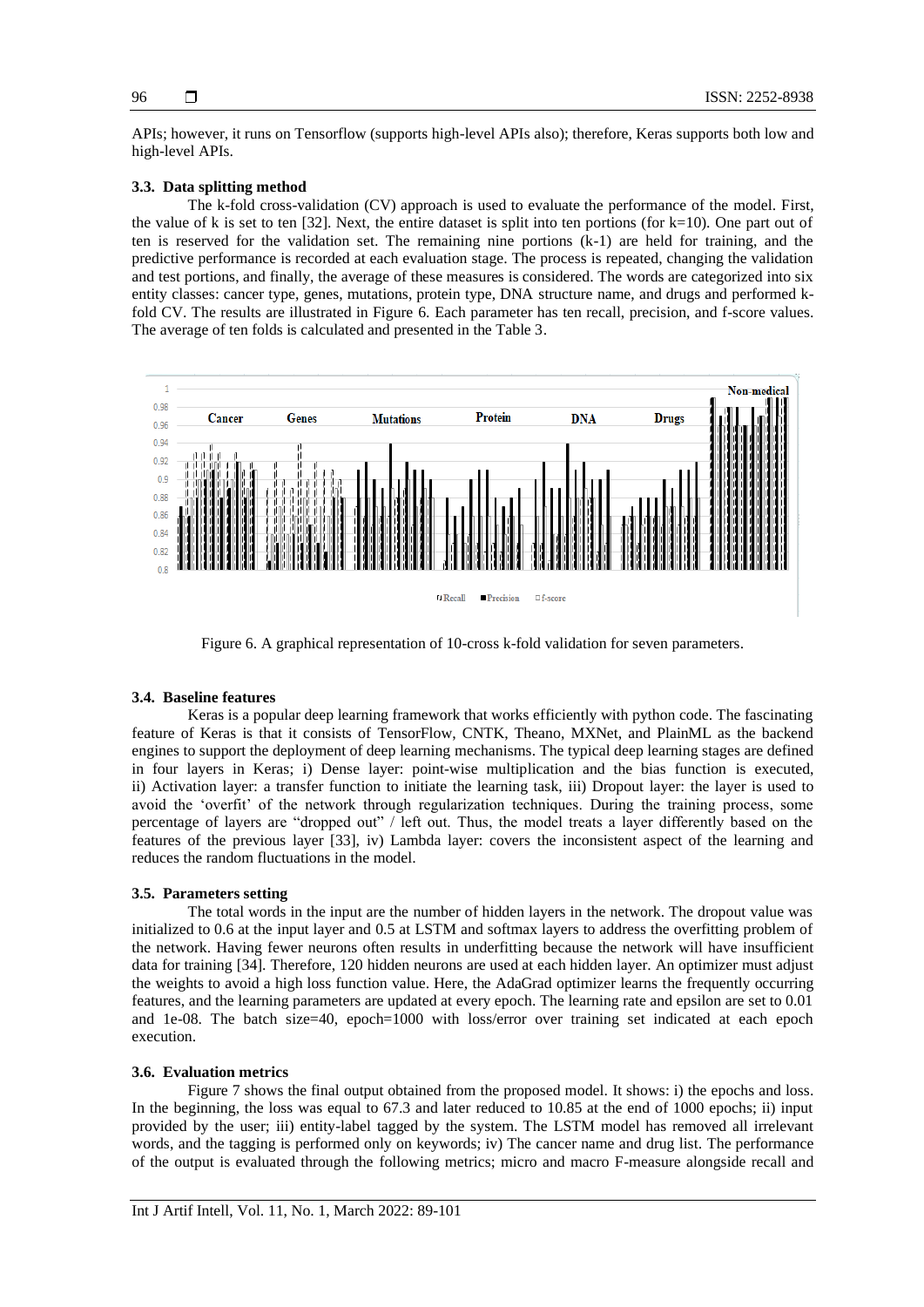$\sim$   $\sim$ 

precision scores [35]. This is because macro scores show how the system performs across all the data provided in the testing phase and micro score indicates the performance for every input. The other terminologies used are: i) true positive: the training and the test data are matched. For example, CML is a cancer type. It is identified as the Cancer type in the testing phase; ii) false positive: the entity identified in the testing phase is incorrect and does not match the entity type mentioned in the training phase. For example, GIST (tumor or Cancer type) is identified as mutation; iii) false negative: the entity type though present in the training data, is mentioned as not present. For example; SMARCA4 is not tagged as mutation though it is present in the training data; iv) precision indicates the correctly classified entities across all the entity types, for example, correctly classified number of Cancer type, genes, mutations, drug name and so on, over the actual number of individual entities in the training set; v) recall measures, for a particular entity type how many were correctly classified, for example: out of all cancer type instances, how many were correctly identified as a cancer type; vi) f-score calculates the average of both recall and precision; and vii) accuracy is the fraction of correctly classified entities over the total number of entities.

$$
P = \frac{TP}{TP + FP} \tag{1}
$$

$$
R = \frac{TP}{TP + FN} \tag{2}
$$

$$
F = \frac{2 X R X P}{R + P} \tag{3}
$$

$$
MacroF = \frac{1}{N} \sum_{i=1}^{N} F_i
$$
\n<sup>(4)</sup>

$$
MacroP = \frac{1}{N} \sum_{i=1}^{N} P_i
$$
\n<sup>(5)</sup>

$$
MacroR = \frac{1}{N} \sum_{i=1}^{N} R_i
$$
\n<sup>(6)</sup>

$$
MicroF = \frac{2 X MicroP X MicroR}{MicroP + MicroR}
$$
\n(7)

$$
MicroP = \frac{\sum_{i=1}^{N} TP_i}{\sum_{i=1}^{N} TP_i + \sum_{i=1}^{N} FP_i}
$$
\n(8)

$$
MicroR = \frac{\sum_{i=1}^{N} TP_i}{\sum_{i=1}^{N} TP_i + \sum_{i=1}^{N} FN_i}
$$
\n(9)

where N indicates the total entities types and P, R, F indicates precision, recall, and F-measure, and lastly,  $P_i, R_i, F_i$  indicates precision, recall, and F-score, for instance 'i'. The micro-scores for each of the entity types are presented in Table 3. The average is indicated in the table. The dataset was evaluated using a 10-fold CV as described in Figure 6. To calculate the macro scores, each entity-type score for a particular R, P, and Fscore is enumerated by the total number of entity types  $(N=6)$ . Therefore,

 $maxorR = \frac{0.92 + 0.90 + 0.86 + 0.82 + 0.84 + 0.85}{6}$  $\frac{1}{6}$  = 0.86  $macroP = \frac{0.89 + 0.83 + 0.91 + 0.88 + 0.90 + 0.89}{6}$  $\frac{1}{6}$  = 0.88  $macroF = \frac{0.96 + 0.86 + 0.88 + 0.84 + 0.86 + 0.86}{6}$  $\frac{6.651 + 6.66 + 6.66}{6} = 0.87$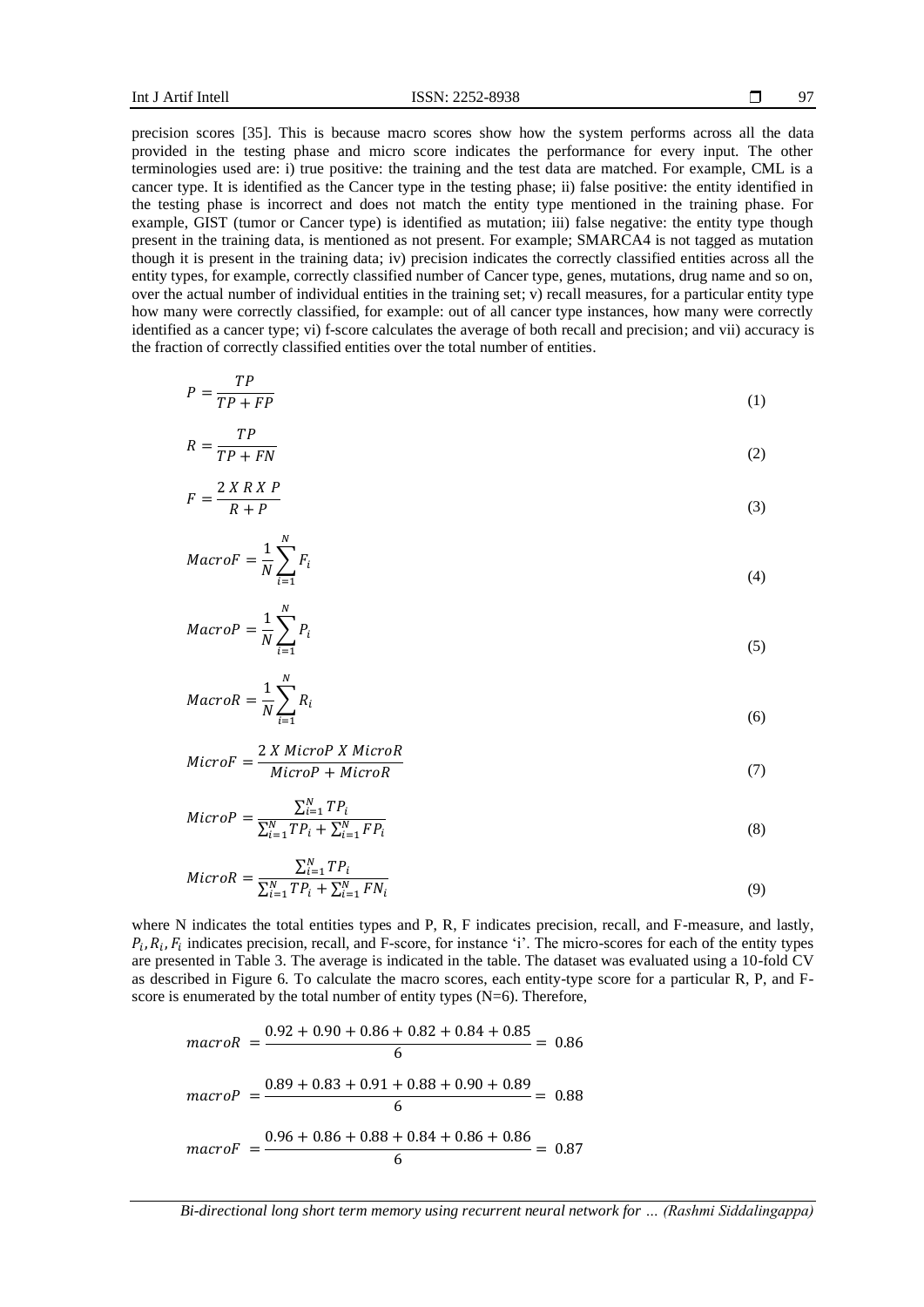#### **3.7. Complexity**

Each sentence  $(S_i)$  (considering the longest sentence) is compared against the training corpus of length (t<sub>i</sub>) for an entity match. Thus, the local alignment complexity achieved is O ( $S<sub>i</sub>t<sub>i</sub>$ ). Further, each sentence has multiple entity types, which are checked across all the test sentences of length  $(t_m)$ . Therefore, for each entity pattern  $(e_p)$ , the complexity will be O  $(e_p t_m t_l)$ .

#### **3.8. Comparison of existing research and current study**

Table 4 demonstrates a comparison study between previous research works and the present study. Values in bold represent the overall best results. The highest score achieved in each row is indicated in bold. The last row values are the accuracy of the proposed model. Although the work [36] is better than the proposed model, only one entity phenotype for human-was considered. However, in the present research study, six different entities were considered for the tagging process. R: Recall; P: Precision; F: F-Score From a thorough insight of the authors', no research work adopted forward and backward pass along with LSTM variation. Due to this inclusion, this study witnessed elevated scores in the recall, precision, and f-score for the six entity types. Further, the character-based RNN is essential to identify the grammatically correct sequences for any morphological representation. With word-based RNN, the model displays high accuracy at a minimal computational time. Owing to these factors, the proposed model can mark complex and lengthy words such as epoxygenase and antitrypsin-glutathione. Besides, incorrectly marked entity tags would be corrected in the backward pass. There were no gazetteers involved for manually tagging, removing a tiresome workload of marking entity tags. These strategies helped achieve a remarkable improvement in the performance metrics.

| g(sente                                             | Console 1/A                                                                                                                                                                                                                                                                                                                                                                                                                                                                                                                                                                                                                                                      |
|-----------------------------------------------------|------------------------------------------------------------------------------------------------------------------------------------------------------------------------------------------------------------------------------------------------------------------------------------------------------------------------------------------------------------------------------------------------------------------------------------------------------------------------------------------------------------------------------------------------------------------------------------------------------------------------------------------------------------------|
| š÷.<br>ata:<br>1<br>$-1$                            | epoch 991 loss = 11.01679855081153<br>epoch 992 loss = 10.85669796415459<br>epoch 993 loss = 10.85659758097773<br>epoch 994 loss = 10.856497400664566<br>epoch 995 loss = 10.85639742260118                                                                                                                                                                                                                                                                                                                                                                                                                                                                      |
| keys())                                             | epoch 996 loss = 10.85629764617612<br>epoch 997 loss = 10.856198070780415<br>epoch 998 loss = 10.85609869580754<br>epoch 999 loss = 10.8559995206534<br><b>INPUT</b>                                                                                                                                                                                                                                                                                                                                                                                                                                                                                             |
| ;)):<br>entence<br>for x<br>o[sent∈<br>$x$ in $r$   | Chronic Myeloid Leukemia (CML) is characterized by the presence of a BCR-ABL fusion gene. Being an inhibitor of BCR-ABL,<br>Imatinib rapidly and dramatically modified the treatment of CML. Nilotinib and Dasatinib also have superior efficacy to<br>Imatinib to diagnose CML. Gastrointestinal stromal tumors (GISTs) are defined by expression of C-KIT (CD117) in tumor<br>cells. Imatinib was found effective in patients carrying KIT mutations. Thus the tyrosine Kinase (TK) inhibitor, Imatinib<br>has revolutionized the therapy of malignancies that are addicted to one of its target kinases, C-ABL, C-KIT and PDGFR<br><b>INPUT AFTER TAGGING</b> |
| w2v.wi<br>i>=0 an<br>/ocab[s<br>nd(cent<br>nd (cont | Chronic Myeloid Leukemia (CML)/CANCER TYPE BCR-ABL/MUTATED GENE fusion gene/GENE. BCR-ABL/INHIBITOR GENE, Imatinib/DRUG<br>CML/CANCER TYPE. Nilotinib/DRUG Dasatinib/DRUG Imatinib/DRUG CML/CANCER TYPE. Gastrointestinal stromal tumors (GISTs)/<br>CANCER TYPE C-KIT (CD117)/GENE tumor/CANCER TYPE cells. Imatinib/DRUG KIT/MUTATIONS mutations. Thus the tyrosine Kinase<br>(TK) inhibitor/DRUG Imatinib/DRUG target kinases/DRUG, C-ABL/GENE C-KIT/GENE and PDGFR/PROTIEN                                                                                                                                                                                   |
| train                                               | Chronic Myeloid Leukemia (CML) treated by Imatinib Nilotinib and Dasatinib                                                                                                                                                                                                                                                                                                                                                                                                                                                                                                                                                                                       |

Figure. 7. The final output of the proposed system

| Entity Type-Entity Instances Recall Precision F-Measure |      |      |      |
|---------------------------------------------------------|------|------|------|
| Cancer Type-287926                                      | 0.92 | 0.89 | 0.90 |
| Genes-156718                                            | 0.90 | 0.83 | 0.86 |
| Mutations-379871                                        | 0.86 | 0.91 | 0.88 |
| Protein Type-190171                                     | 0.82 | 0.88 | 0.84 |
| DNA Structure Name-180275                               | 0.84 | 0.90 | 0.86 |
| Drugs 245689                                            | 0.85 | 0.89 | 0.86 |
| Non-medical Words-110020                                | 0.97 | 0.98 | 0.97 |

Table 3. Micro-scores evaluated using [7]-[9] for each entity type

#### Table 4. A comparison study with the existing systems

| State-of-art systems                                               |     |     | F     |
|--------------------------------------------------------------------|-----|-----|-------|
| Bio-NER using Deep Neural Networks [36]                            | 76% | 66% | 71%   |
| NE using Statistical NER [37]                                      | 79% | 68% | 73%   |
| Bio-NER using RNN and LSTM [20]                                    | 73% | 74% | 86%   |
| Bio-NER using rich features of CRFs for human phenotype terms [38] | 87% | 85% | 86%   |
| NER on Arabic text (only on the regular text) [39]                 |     | -   | 90.6% |
| Proposed model BiRNN using both forward and backward pass          | 86% | 89% | 88%   |
|                                                                    |     |     |       |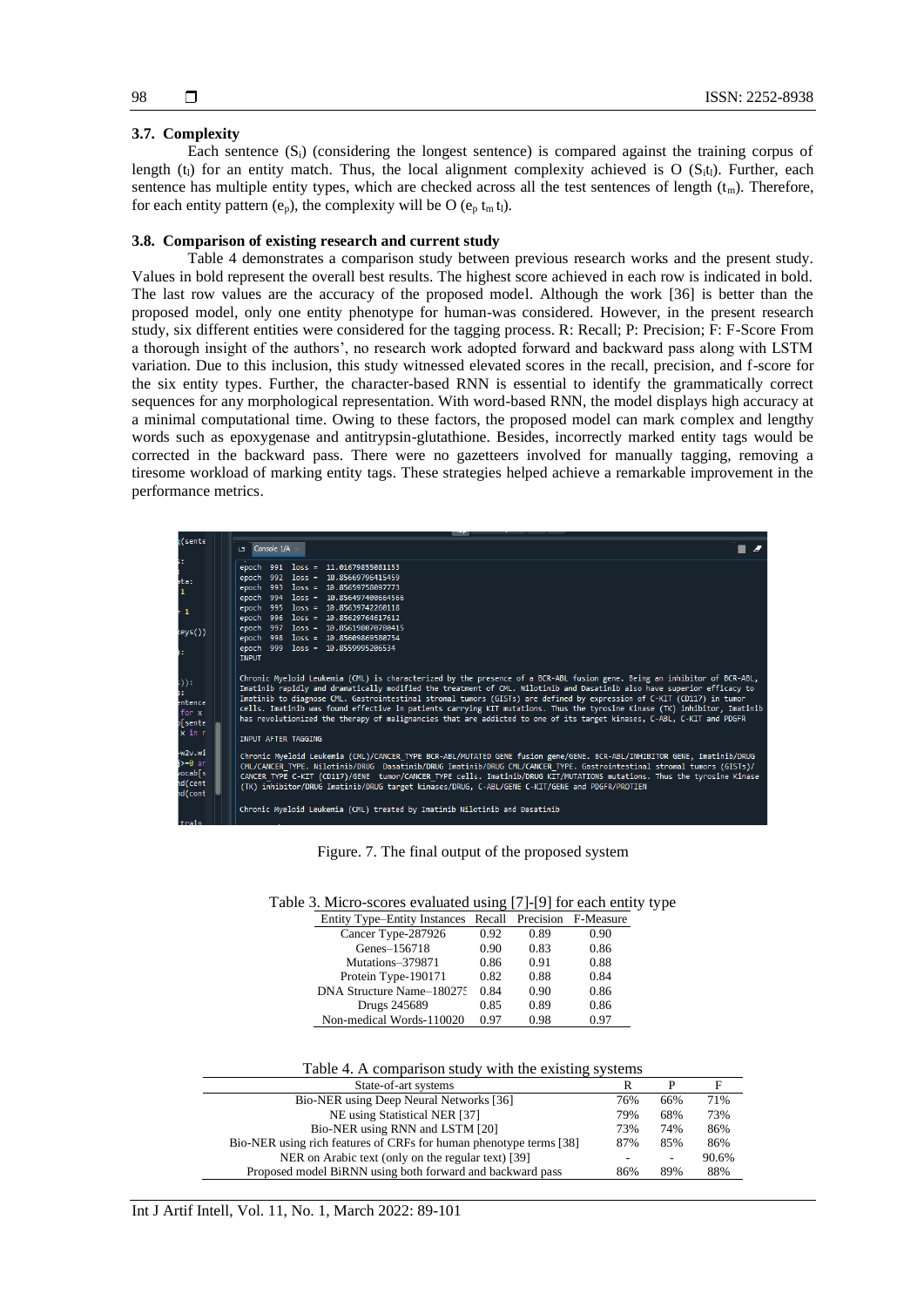#### **3.9. Discussion: challenges and future directions**

DL-based Bio-NER significantly overcomes the disadvantages of the traditional NER models, such as feature engineering and pre-trained embeddings. However, like any other knowledge representation system, the RNN-based approach also suffers from challenges. The proposed model performs different preprocessing tasks such as tokenization, word and character embeddings. Due to this, the time complexity depends on these tasks plus an RNN training phase. To avoid this, the loss function could be presented after removing the stop words from the input, such as 'a', 'an', and so on. The observations could be ranked based on the frequency of words apart from stop words. One more possibility of reducing the time is considering the gradients of only the last iteration epoch rather than the entire sequence. The output at each step could be merged without worrying about the previous input sequence at different time steps. Further, the quality of annotated corpus plays a major role in performance. For example, BRCA2 is marked as a gene in GENETAG and mutation in BioCreAtiVE II corpus, creating confusion in entity labeling, and 17% of entities in GENIA are marked with duplicate entity tags. The same was observed even with the IL-2 gene. Out of 72 instances, 16 times, it was annotated as DNA and 56 times as protein. Some of the tags in GENETAG are not marked appropriately to their base category. For instance, T-cell and b-cells are not marked as cell-type, and 10 times t-cell occurred in the MEDLINE abstract and were marked as gene since the "T-cells and gene regulation" term appeared 48 times in the corpus. Thus, in the backward propagation, the t-cell was tagged as gene type and not as a cell type. T-cell receptor (TCR) gene was correctly marked as gene type; however, with such influence, even b-cell are marked as gene type since t-cell and b-cell appeared together in the corpus 108 times. These kinds of incorrect tagging increase the false-negative ratio. Protein molecules names (e.g., Dystrophin) were marked as DNA type. However, this error was reduced for some instances when the context information was increased (e.g., the length of input was increased by 1-fold). Further, names such as 'antigenic' were incorrectly identified as entity thereby increasing false positives. Although the pre-trained embeddings enabled the model to learn the context information precisely, there were 14089 errors (0.9%), which contributed to the overall misclassification.

Future enhancements: there are still many unanswered questions related to Bio-NER. For instance, it is still a question dealing with overlapping entity classes, such as cell lines vs. cell types and protein molecules vs. DNA molecules. Thus, in the future direction of the present study, the authors wish to perform boundary identification to handle overlapping entities and implement semantic parsing rules to identify the impact and relationship between different vital terms present in the input corpus. The human annotation could be reduced by applying ML techniques. Further, a catalog could be created to understand the samples of healthy vs. diseased individuals. Additionally, pipeline architecture could be designed to recognize entities and connect a feedback network to interact with different entity types, resolving the error propagation in further stages.

### **4. CONCLUSION**

The bi-directional RNN LSTM technique is applied for biomedical and embedding at the word and character level in the present study. A total of 1,550,970 words from MEDLINE are used as a dataset. The GloVe model is put forward on these words for word-vector representation at both character and word levels. The LSTM component is created in the next step to interpret the tagging process with both forward and backward pass with the BiRNN model. Thus, with the LSTM, lengthy sequential data can be handled efficiently. From the experiments carried out, it is evident that the RNN model is better than the other traditional ML techniques such as SVM and HMM. The performance evaluation of the proposed system is judged through recall, precision, f-measure, and accuracy scores. The proposed approach outperforms the existing methodologies. Thus, the results of this study make the clinicians' task easy by providing an accurate and robust biomedical annotated corpus.

#### **ACKNOWLEDGMENTS**

Author Rashmi S expresses sincere gratitude to Science and Engineering Research Board (DST-SERB), New Delhi, India, for providing a research grant (NPDF, sanction order no PDF/2019/000254). In addition, the authors would like to thank the Department of Computational and Data Sciences, Indian Institute of Science, Bangalore, India, for extending the essential support required to carry out the study.

#### **AVAILABILITY OF DATA AND MATERIALS**

The necessary code and datasets are stored in the GitHub repository (https://github.com/RashmiSKarthik/Bio-NER). The researchers may replicate any methodology used in the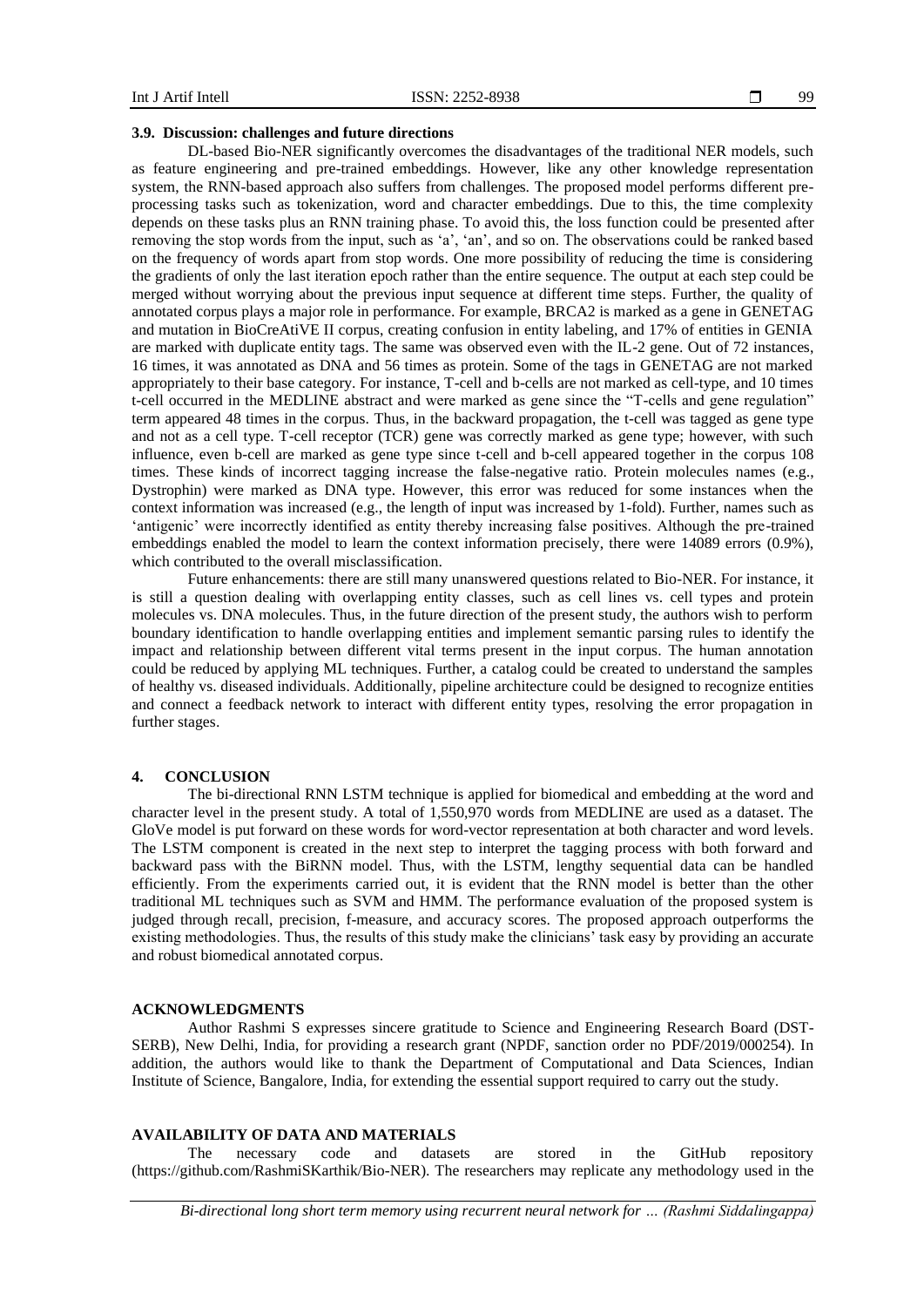present study with due citations. However, kindly write a mail to drrashmis64@gmail.com to obtain access to this repository.

#### **REFERENCES**

- [1] T. Piliouras *et al.*, "Electronic health record systems: a current and future-oriented view," in *9th Annual Conference on Long Island Systems, Applications and Technology, LISAT 2013*, May 2013, pp. 1–6, doi: 10.1109/LISAT.2013.6578225.
- [2] O. Fennelly *et al.*, "Successfully implementing a national electronic health record: a rapid umbrella review," *International Journal of Medical Informatics*, vol. 144, Dec. 2020, doi: 10.1016/j.ijmedinf.2020.104281.
- [3] P. Sun, X. Yang, X. Zhao, and Z. Wang, "An overview of named entity recognition," in *Proceedings of the 2018 International Conference on Asian Language Processing, IALP 2018*, Nov. 2019, pp. 273–278, doi: 10.1109/IALP.2018.8629225.
- [4] H. J. Song, B. C. Jo, C. Y. Park, J. D. Kim, and Y. S. Kim, "Comparison of named entity recognition methodologies in biomedical documents," *BioMedical Engineering Online*, vol. 17, Nov. 2018, doi: 10.1186/s12938-018-0573-6.
- [5] J. Li, A. Sun, J. Han, and C. Li, "A survey on deep learning for named entity recognition," *IEEE Transactions on Knowledge and Data Engineering*, pp. 1–1, 2020, doi: 10.1109/tkde.2020.2981314.
- [6] R. Phan, T. M. Luu, R. Davey, and G. Chetty, "Deep learning based biomedical NER framework," in *Proceedings of the 2018 IEEE Symposium Series on Computational Intelligence, SSCI 2018*, Nov. 2019, pp. 33–40, doi: 10.1109/SSCI.2018.8628740.
- [7] M. Dias, J. Boné, J. C. Ferreira, R. Ribeiro, and R. Maia, "Named entity recognition for sensitive data discovery in Portuguese," *Applied Sciences*, vol. 10, no. 7, Mar. 2020, doi: 10.3390/app10072303.
- [8] D. Campos, S. Matos, and J. Luis, "Biomedical named entity recognition: a survey of machine-learning tools," in *Theory and Applications for Advanced Text Mining*, InTech, 2012.
- [9] S. Rashmi, M. Hanumanthappa, and N. M. Jyothi, "Text-to-speech translation using support vector machine, an approach to find a potential path for human-computer speech synthesizer," in *Proceedings of the 2016 IEEE International Conference on Wireless Communications, Signal Processing and Networking, WiSPNET 2016*, Mar. 2016, pp. 1311–1315, doi: 10.1109/WiSPNET.2016.7566349.
- [10] S. Rashmi, M. Hanumanthappa, and M. V. Reddy, "Hidden markov model for speech recognition system—a pilot study and a Naive approach for speech-to-text model," in *Advances in Intelligent Systems and Computing*, vol. 664, Springer Singapore, 2018, pp. 77–90.
- [11] I. Fernandes, H. L. Cardoso, and E. Oliveira, "Applying deep neural networks to named entity recognition in Portuguese texts," in *2018 5th International Conference on Social Networks Analysis, Management and Security, SNAMS 2018*, Oct. 2018, pp. 284– 289, doi: 10.1109/SNAMS.2018.8554782.
- [12] W. Saad, W. A. Shalaby, M. Shokair, F. A. El-Samie, M. Dessouky, and E. Abdellatef, "COVID-19 classification using deep feature concatenation technique," *Journal of Ambient Intelligence and Humanized Computing*, Mar. 2021, doi: 10.1007/s12652- 021-02967-7.
- [13] L. Yuwen, S. Chen, and X. Yuan, "G2Basy: a framework to improve the RNN language model and ease overfitting problem," *PLoS ONE*, vol. 16, Apr. 2021, doi: 10.1371/journal.pone.0249820.
- [14] L. Li, L. Jin, Z. Jiang, D. Song, and D. Huang, "Biomedical named entity recognition based on extended recurrent neural networks," in *2015 IEEE International Conference on Bioinformatics and Biomedicine (BIBM)*, Nov. 2015, pp. 649–652, doi: 10.1109/BIBM.2015.7359761.
- [15] M. N. A. Ali and G. Tan, "Bidirectional encoder–decoder model for arabic named entity recognition," *Arabian Journal for Science and Engineering*, vol. 44, no. 11, pp. 9693–9701, Nov. 2019, doi: 10.1007/s13369-019-04068-2.
- [16] H. Cho and H. Lee, "Biomedical named entity recognition using deep neural networks with contextual information," *BMC Bioinformatics*, vol. 20, no. 1, Dec. 2019, doi: 10.1186/s12859-019-3321-4.
- [17] C. Lyu, B. Chen, Y. Ren, and D. Ji, "Long short-term memory RNN for biomedical named entity recognition," *BMC Bioinformatics*, vol. 18, no. 1, Dec. 2017, doi: 10.1186/s12859-017-1868-5.
- [18] J. Li *et al.*, "WCP-RNN: a novel RNN-based approach for Bio-NER in Chinese EMRs," *The Journal of Supercomputing*, vol. 76, no. 3, pp. 1450–1467, Mar. 2020, doi: 10.1007/s11227-017-2229-x.
- [19] S. Chowdhury *et al.*, "A multitask bi-directional RNN model for named entity recognition on Chinese electronic medical records," *BMC Bioinformatics*, vol. 19, Dec. 2018, doi: 10.1186/s12859-018-2467-9.
- [20] Tian, Y., Shen, W., Song, Y., Xia, F., He, M., & Li, K. Improving biomedical named entity recognition with syntactic information. *BMC Bioinformatics*, 21(1), 2020, doi: 10.1186/s12859-020-03834-6.
- [21] N. Perera, M. Dehmer, and F. Emmert-Streib, "Named entity recognition and relation detection for biomedical information extraction," *Frontiers in Cell and Developmental Biology*, vol. 8, Aug. 2020, doi: 10.3389/fcell.2020.00673.
- [22] T. H. Yang, T. H. Tseng, and C. P. Chen, "Recurrent neural network-based language models with variation in net topology, language, and granularity," in *Proceedings of the 2016 International Conference on Asian Language Processing, IALP 2016*, Nov. 2017, pp. 71–74, doi: 10.1109/IALP.2016.7875937.
- [23] N. Iqbal and N. Iqbal, "Imatinib: a breakthrough of targeted therapy in cancer," *Chemotherapy Research and Practice*, vol. 2014, pp. 1–9, May 2014, doi: 10.1155/2014/357027.
- [24] T. Luo and H. Yang, "Two-layer neural networks for partial differential equations: optimization and generalization theory," Jun. 2020. *ArXiv:2006.15733.*
- [25] P. Lauren, G. Qu, G.-B. Huang, P. Watta, and A. Lendasse, "A low-dimensional vector representation for words using an extreme learning machine," in *2017 International Joint Conference on Neural Networks (IJCNN)*, May 2017, pp. 1817–1822, doi: 10.1109/IJCNN.2017.7966071.
- [26] M. Gridach, "Character-level neural network for biomedical named entity recognition," *Journal of Biomedical Informatics*, vol. 70, pp. 85–91, Jun. 2017, doi: 10.1016/j.jbi.2017.05.002.
- [27] Y. Wang, "A new concept using LSTM neural networks for dynamic system identification," in *Proceedings of the American Control Conference*, May 2017, pp. 5324–5329, doi: 10.23919/ACC.2017.7963782.
- [28] Y. Wang, Y. Li, Y. Song, and X. Rong, "The influence of the activation function in a convolution neural network model of facial expression recognition," *Applied Sciences*, vol. 10, no. 5, Mar. 2020, doi: 10.3390/app10051897.
- [29] K. Hara and K. Nakayamma, "Comparison of activation functions in multilayer neural network for pattern classification," in *Proceedings of 1994 IEEE International Conference on Neural Networks (ICNN'94)*, 1994, vol. 5, pp. 2997–3002, doi: 10.1109/ICNN.1994.374710.